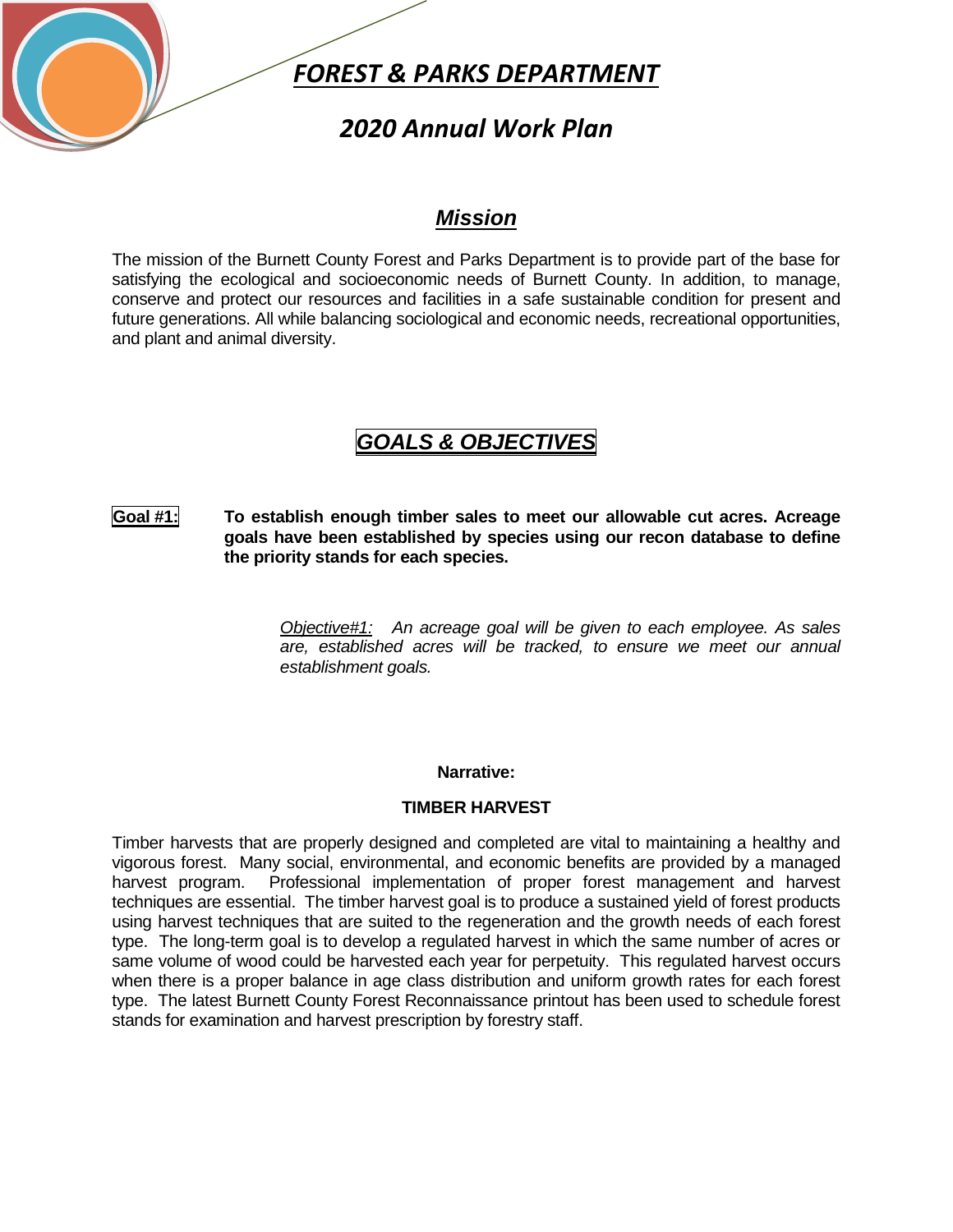

# *2020 Annual Work Plan*

**Burnett County Forest plans to offer for sale the following acreage during 2020:**

| Acreage control:                                                     | <b>Harvest Goal</b> |
|----------------------------------------------------------------------|---------------------|
| <b>Jack Pine-Harvest</b>                                             | 350                 |
| <b>Red Pine-Thinning</b>                                             | 1000                |
| <b>Aspen-Harvest</b>                                                 | 350                 |
| <b>Scrub Oak-Harvest</b>                                             | 250                 |
| <b>Scrub Oak-Thinning</b>                                            | 150                 |
| <b>Red Oak/Northern Hardwoods-Thinning</b><br><b>Swamp Hardwoods</b> | 100<br>100          |
| Swamp Conifer (BS & T)                                               | 50                  |
| Misc. (PW, BF, WS, MR, BW, PJ Thin)                                  | 100                 |
| <b>Total Acres:</b>                                                  | 2450                |

### **Goal #2: To offer and sell our allowable cut acres to buyers of raw forest products to the extent markets allow.**

*Objective #1: Conduct two regular timber sale bid openings. Each bid opening will offer approximately 1/2 of the allowable cut acres. Any unsold acres from the previous bid opening will be added to the next bid opening.*

*Objective #2: Issue contracts to successful bidders and collect performance bonds for each contract. Each contractor will also be required to provide workers comp and liability insurance certificates as well as Sustainable Forestry Training certificates before starting any job.*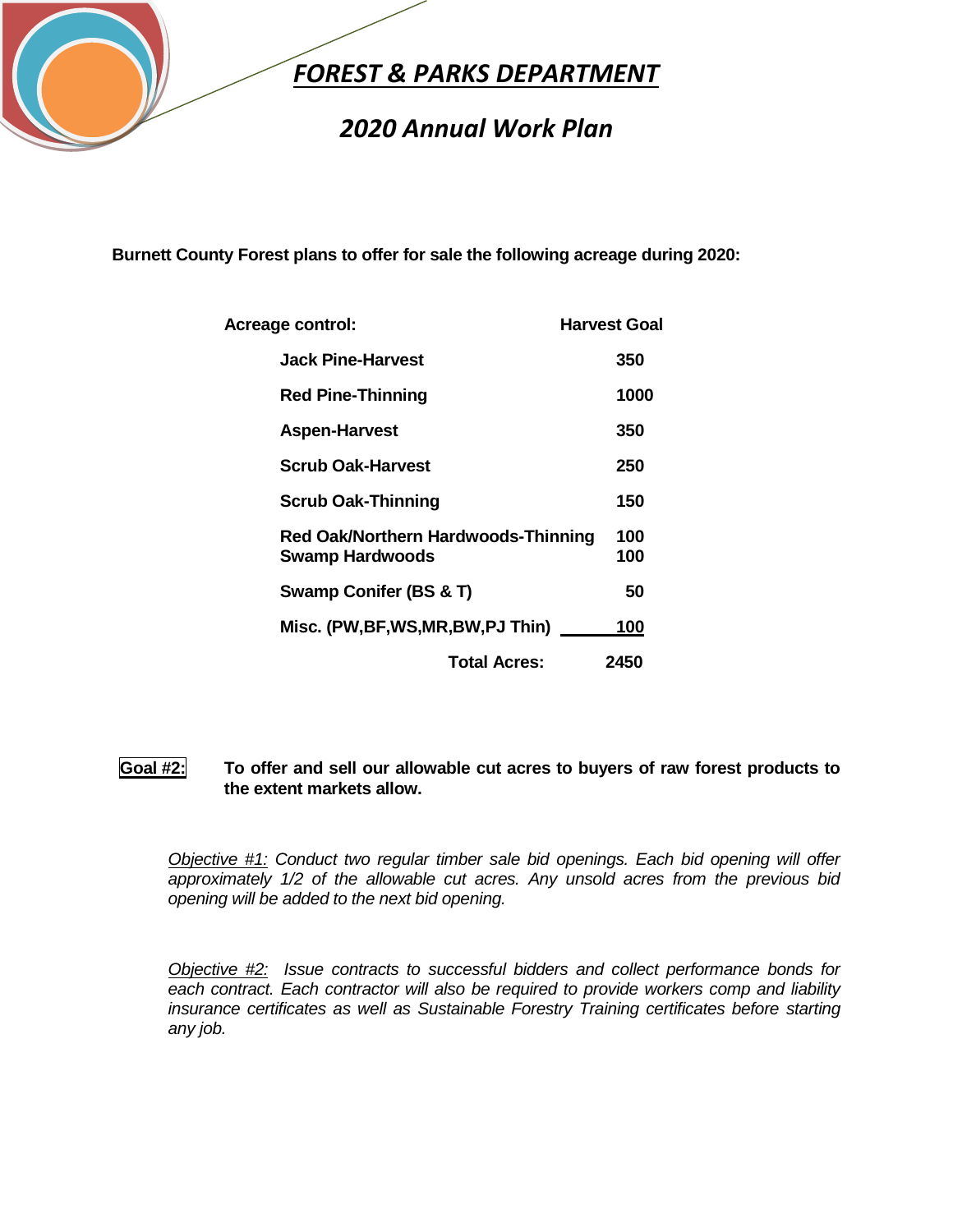

## *2020 Annual Work Plan*

#### **Goal #3: Ensure that active timber sales are being harvested and paid for in accordance to our rules, regulations, and goals.**

*Objective #1: Active timber sales will be visited at a minimum of once per week by a forester. Each forester will have a copy of the sale map. On the back of the sale map, they will note the date of the visit and any other information pertaining to discussions and or decisions made during that visit. Haul tickets will be picked up and delivered to the forestry office for tracking hauled wood.*

*Objective #2: We require pre-payment of our haul tickets. Upon receiving payment, we will issue haul tickets to cover the payment amount. As mill scale is received, haul tickets will be entered into our timber sale program to track wood hauled. Volumes of wood hauled for each sale will be compared to advance stumpage payments made. Contractors will be billed when a payment is due and more tickets will be issued as payments are received.*

#### **Goal #4: To regenerate our harvested areas back to fully stocked stands when needed.**

*Objective #1: Although many stands regenerate naturally, some do not. We will continue to emphasize regeneration checks. We will regenerate stands through pre-sale scarification of an estimated 200-300 acres, hand planting/seeding an estimated 50-100 acres when possible. We will also look into the process of bud capping in order to get out seedlings past the deer browse issues that are starting once again. This work will be accomplished using in house employees and equipment as well as private contractors.*

### **Goal #5: Make sure that Burnett County's Snowmobile and ATV trails are managed in accordance to state guidelines to ensure reimbursement of grants to the fullest extent, and provide safe recreational trail riding opportunities.**

*Objective #1: Grants for both the snowmobile and ATV trails programs will be submitted on*  behalf of Burnett County for funding. These will include routine maintenance grants as well *as bridge, trail rehabilitation, and new mileage projects that are needed. The Off-Road Vehicle Council and the Snowmobile Council meeting will be attended by the Forest Recreation Coordinator to increase our chances of funding our submitted grant proposals.*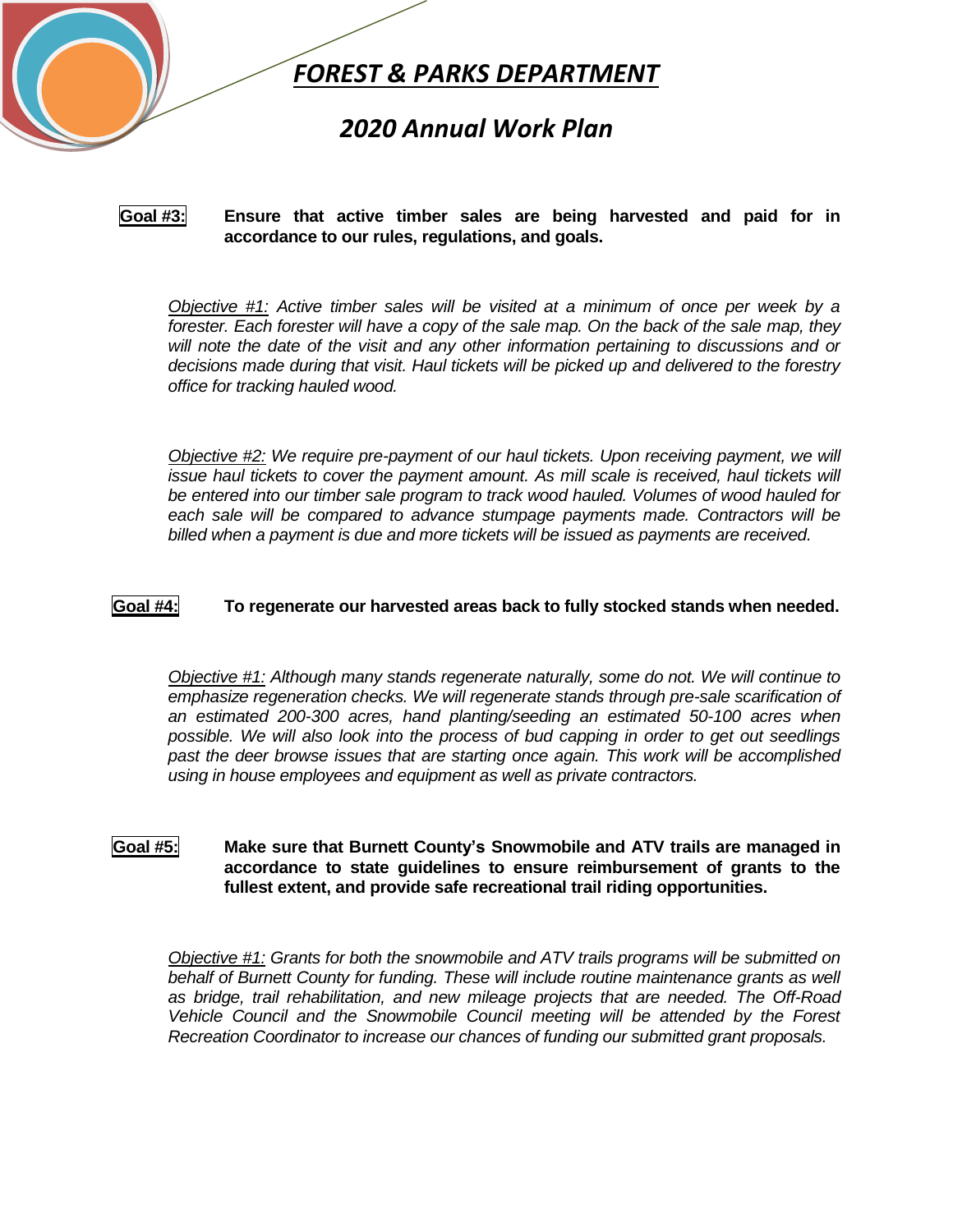

### *2020 Annual Work Plan*

*Objective #2: Routine trail maintenance will be contracted with local ATV clubs and the Burnett County Snow Trails Association. All trail work completed by clubs on funded trails will be submitted to our office at the end of each month on provided reimbursement forms for each funded trail. All forms will be checked for errors and clubs will be reimbursed for work completed up to the approved grant amount.*

*Objective #3: Trails will be inspected bi-weekly at a minimum for signing, grooming, and other maintenance needs. An inspection sheet will be filled out each time an inspection is completed. It will include the date of inspection and notes as to what the inspection found. It will further identify any work needed to ensure that we are following state guidelines. Work needed to be done will be turned over to the clubs to be completed in a timely manner.*

*Objective #4: Approved grant projects and grants from the previous year will be completed as soon as possible. This will include bidding the project, issuing contracts, and on-site inspections during the construction phase of each project. All inspections will be documented on an inspection form. Upon final inspections of the completed project, invoices will be submitted for payment.*

*Objective #5: All completed grants will be submitted to the DNR for reimbursement back to the county as soon as grant projects have been completed. All necessary documentation*  will be compiled and submitted for each project prior to grant deadlines. Grant *reimbursement payments will be deposited in accounts to offset previous expenses for completed projects.*

#### **Goal #6: To maintain our facilities and maintain and update equipment.**

*Objective #1: Routine maintenance of all equipment will be conducted. Vehicles such as our trucks will have a daily log used to track, oil changes, mileage, and other normal maintenance work. Non-routine maintenance work will be conducted by the Burnett County Highway Department when feasible. Private businesses may be used if necessary for reasons of convenience and or productivity. All heavy machinery and vehicles will receive annual maintenance at a minimum. This will be documented on maintenance logbooks for each piece of equipment.* 

*Objective #2: Start a maintenance fund with the Capital Equipment fund within Administration for unplanned maintenance expenses. There will be \$3000 set aside annually for these major unexpected expenses. This fund will grow annually and will be capped at \$25,000 if ever it reaches that amount.*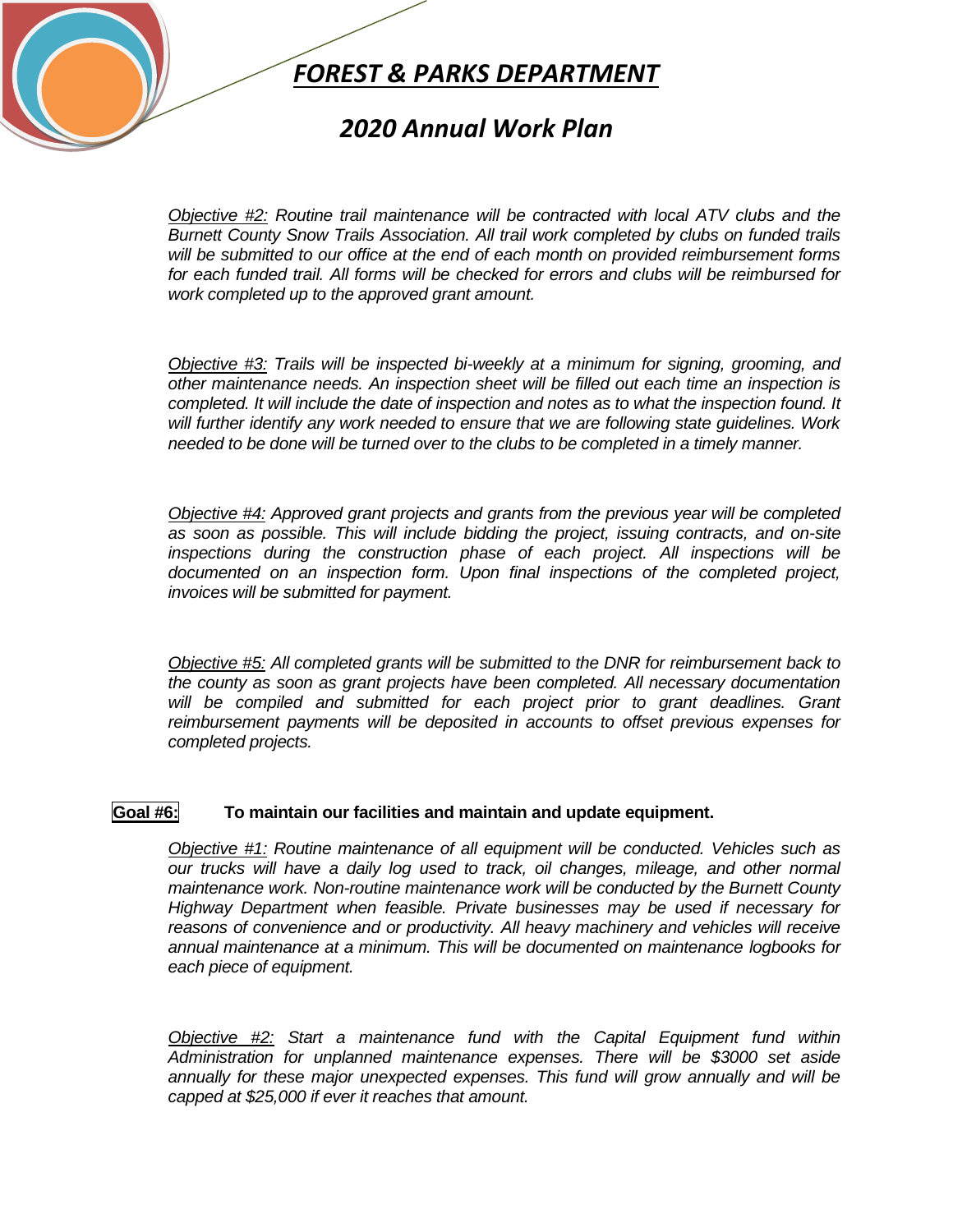

## *2020 Annual Work Plan*

*Objective #3: To purchase a new truck to replace 2010 F-150. Cost share between stateaided forestry & forestry.*

*Objective #4: Budget to re-shingle cabins at Camp Burnett.*

*Objective #5: Plan to reconstruct Devils Lake retaining wall in year 2021. Apply for 50% cost sharing through Stewardship in year 2020 to complete project in year 2021. County will need to budget for the remaining estimated 50% in year 2020 budget. Estimated 25% (\$67,250.00) budgeted each year. Pending final estimated costs, any remaining funds required for the county 50% match may need to be budgeted for in year 2021.* 

*Objective #6: Purchase a UTV for trails, parks and forestry work. Cost should be shared between the forest and parks budgets.* 

### **Goal #7: To ensure that fully stocked pine stands have the opportunity to grow to their fullest potential.**

*Objective #1: To release stands that Burnett County has invested money into for site preparation and planting. Fully stocked stands having excess hardwood competition will be released. Release work will either be done with aerial spraying of chemical, hand-spraying chemical, hand cutting, or mowing. This work will be done by in-house employees and contractors.* 

#### **Goal #8: To ensure that Burnett County is represented at the Wisconsin County Forest Association meetings.**

*Objective #1: It is imperative that Burnett County stays involved with the WCFA activities in order to stay up to date with legislative, certification, and rule making decisions that will affect Burnett County. Legislative Committee and WCFA Board meetings will be attended when possible by the Forest Administrator. Meetings attended will be noted during the Natural Resources Committee Meetings under the Foresters monthly report. (Note: Norm Bickford is currently on the WCFA Board and is the acting President for the Board. Jason Nichols currently serves on the Legislative, Personnel and Recreation Committee's.)*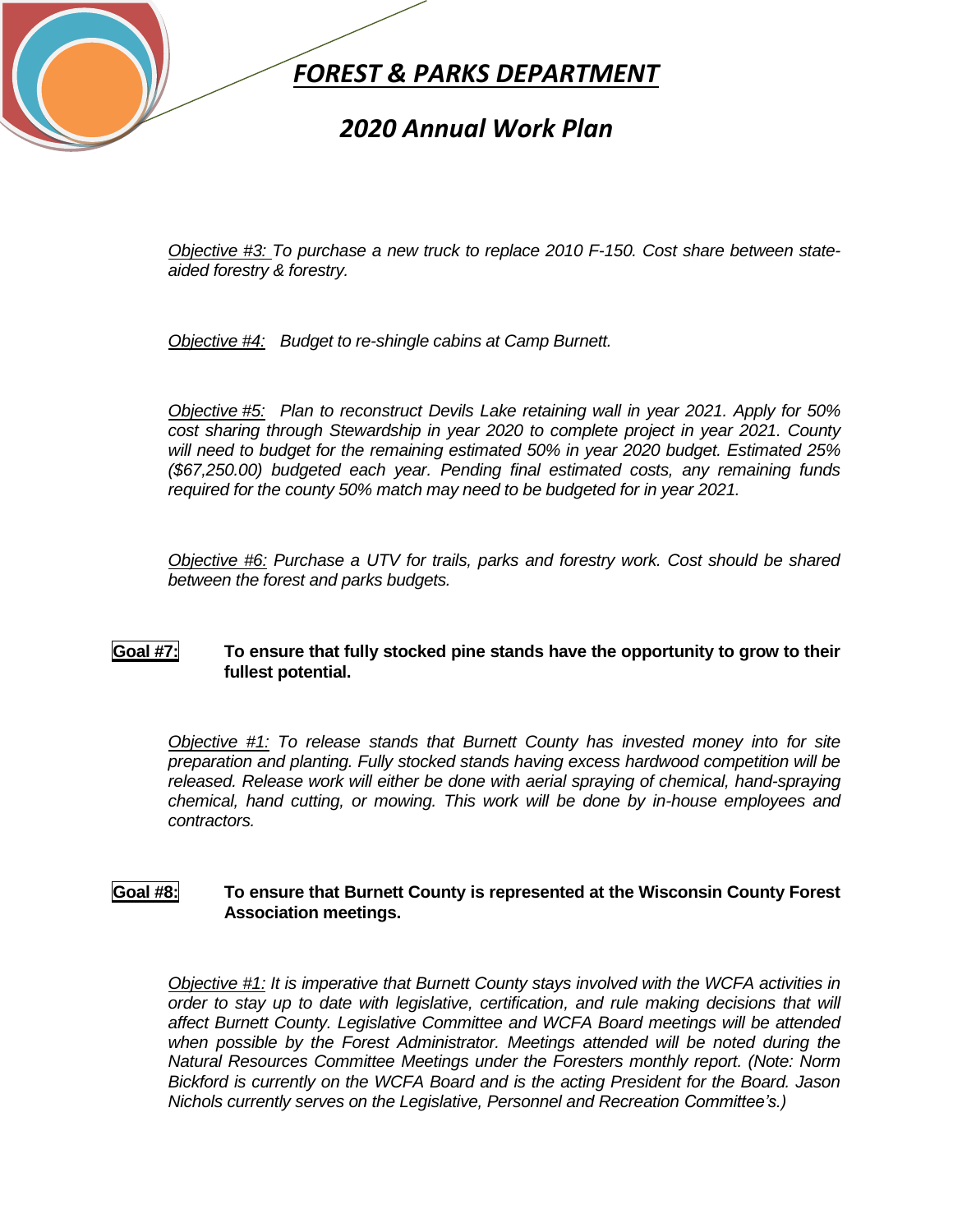

## *2020 Annual Work Plan*

#### **Goal #9: To ensure that the County Forest roads are maintained in a safe and useable condition.**

*Objective #1: Checks of our funded County Forest Roads will be completed annually at a minimum. Major rain and wind events will require checks throughout the year when necessary. All checks will be documented and kept in a binder at the Forestry Office. Any major erosion or safety issue will be fixed as soon as possible when funds are available. Routine grading, mowing, and signing of our forest roads will be conducted. Graveling projects will be completed when possible, depending on available funds. When possible, the Burnett County Highway Department will be used to complete graveling and grading projects. Mowing will be done with in-house employees and equipment.*

### **Goal #10: To provide guidance and protection of the County Forest Lands.**

*Objective #1: Assist the WI DNR with prescribed burning of the Meadman Meadows in Anderson Township, the Deer Lake Fuel Break in Swiss Township, and the Namekagon Barrens and Crex in some cases. This will aid in the prevention and control of a major wild land fire on Burnett County Forest Land and allow our staff some hands-on work with fire. This will also help with the restoration work that is being done to provide critical habitat for the Karner Blue Butterfly on recovery properties such as Crex Meadows.* 

*Objective #2: Assist with wild land fire suppression in Burnett County and neighboring counties in accordance with our MOU with the WI DNR.*

*Objective #3: Assist in the monitoring of diseases and invasive species when possible. (Examples: Oak Wilt, Gypsy Moth, Spotted Knapweed, Leafy Spurge, Buckthorn, Emerald Ash Borer, Red Pine Pocket Decline.) Apply management guidelines and techniques when applicable to Burnett County to prevent or slow the spread of these diseases and invasive species.* 

*Objective #4: Work to complete the update to the Burnett County Forest Land Use Plan, the 15-Year Plan. This process will start in the fall of 2019 with completion required by the end of 2020. Individual chapters will be updated and reviewed by the Natural Resources Committee. The final draft plan will be available for public comment before the plan is officially approved by the County Board and sent to the DNR.*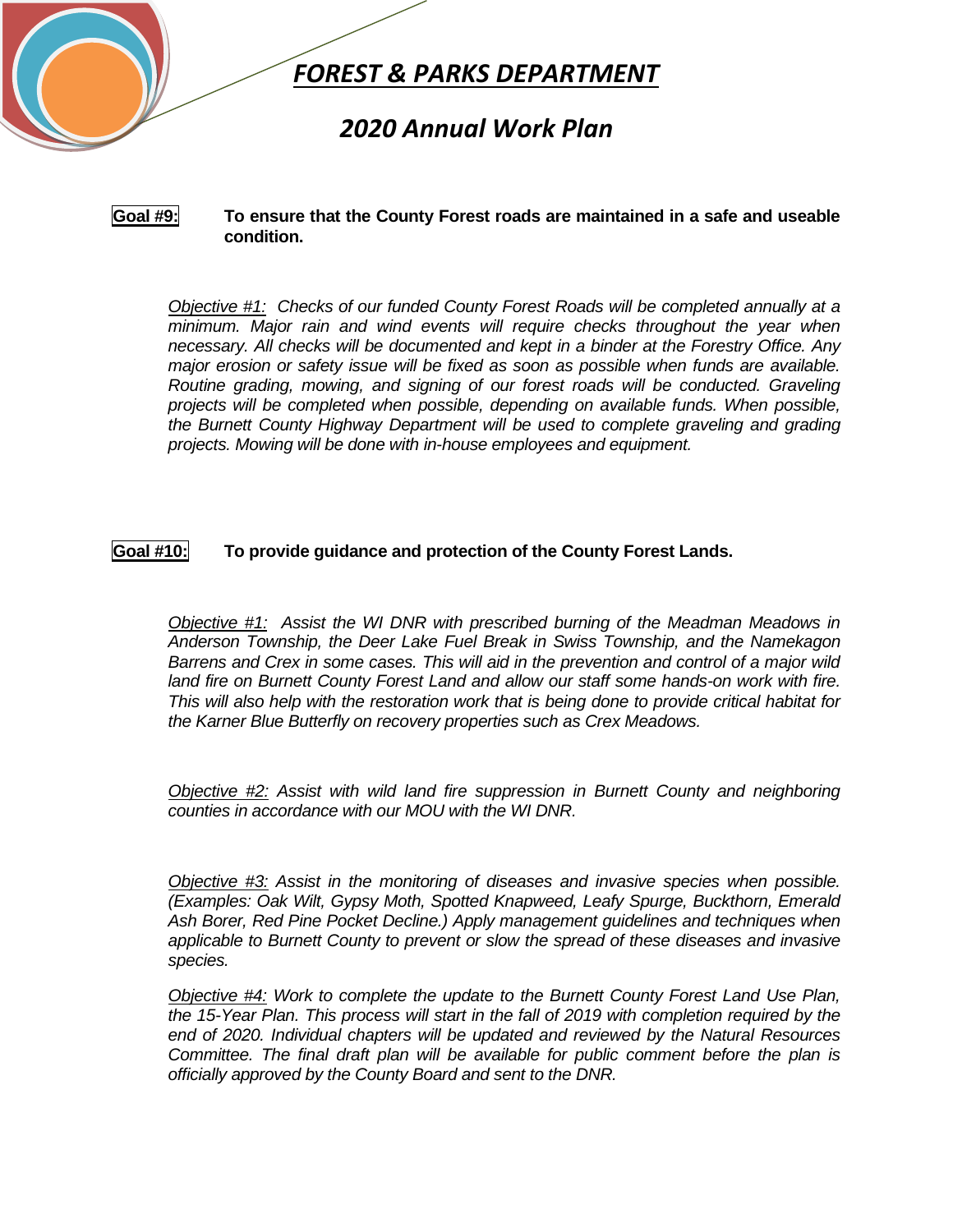

## *2020 Annual Work Plan*

**Goal #11: Provide and enhance fish and wildlife projects.**

*Objective #1: As funds become available through the Conservation Aids and Wildlife Habitat programs, we will use these funds to enhance access for the public and provide habitat for native plants and animals.* 

### **Goal #12: To ensure that the County's parks, boat landings, and Youth Camp are maintained in a safe, clean, and useable condition.**

*Objective #1: At a minimum, weekly inspections and cleaning of our parks, boat landings, and youth camp will be conducted by staff. An on-going list of needed maintenance items will be kept for both full-time and LTE staff to work on. Any maintenance items pertaining to the safety of our users will be addressed immediately.*

*Objective #2: Contract will be issued to private contractors for the mowing of the majority of our parks and the pest control service for our youth camp.*

*Objective #3: Have portable restrooms placed at Round Lake Park and the Yellow Lake Narrows from June 1st – September 30th for the park users.*

*Objective #4: Continue to look into obtain funding to continue with the Devils Lake retaining wall replacement project.*

### **Goal #13: To ensure that Burnett County's portion of the Gandy Dancer Trail is managed and maintained in a safe, clean, and useable condition.**

*Objective #1: Routine checks of the trail signing, culverts, and surface will be completed. The trail will be graded in the spring to maintain the crown for water runoff. At a minimum, the trail will be mowed twice a year to maintain trail width and brush control. The trail will be sprayed with Glyphosate (Round-up /Buccaneer) or similar approved product, for weed control in order to maintain the limestone surface if needed, Spraying will take place during the summer months as weather permits. Signs will be placed along the trail to inform trail users.*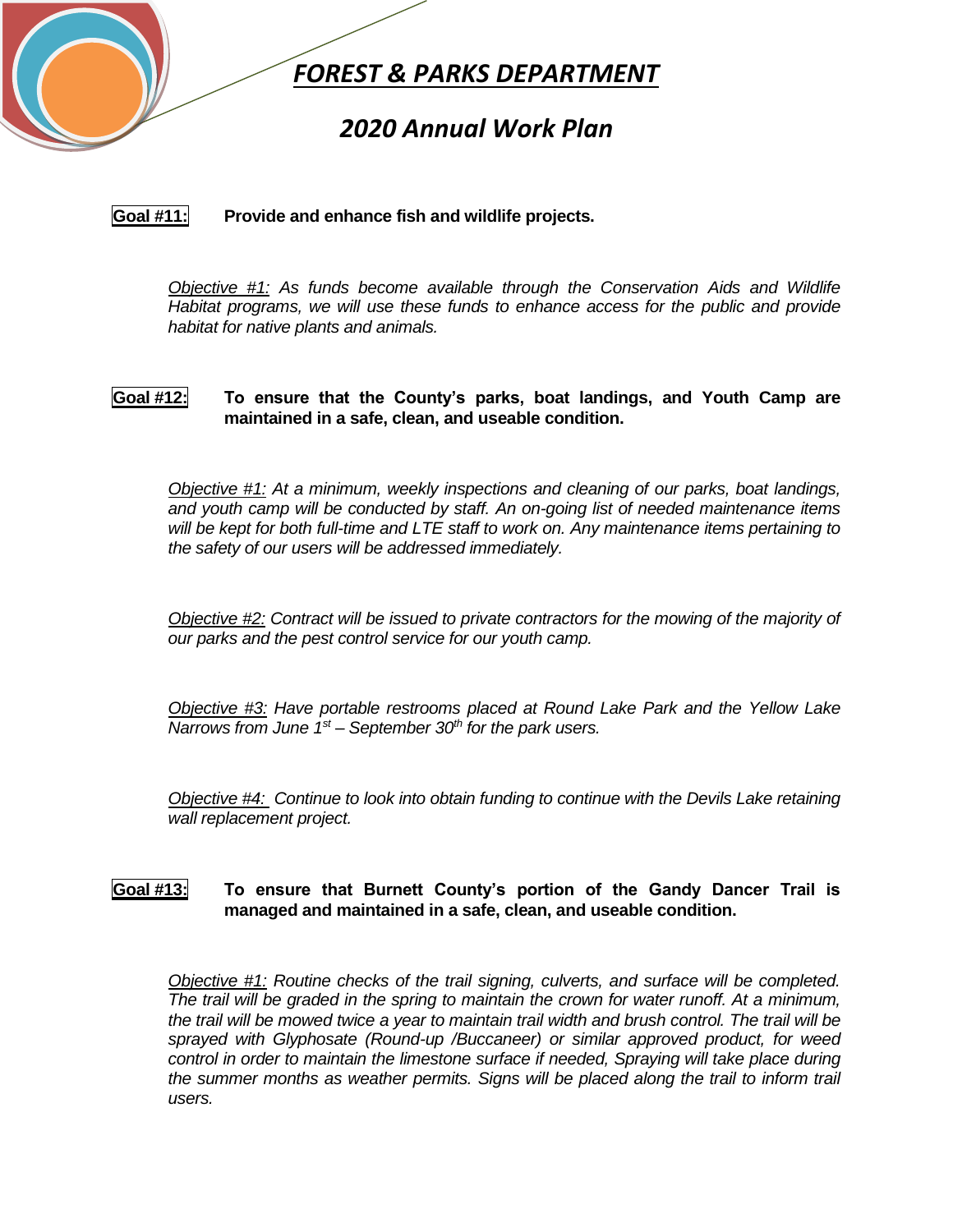

## *2020 Annual Work Plan*

*Objective #2: The state bike trail pass program for Burnett County will be administered through our office. Passes will be distributed to eight different vendors in Siren, Webster, and Danbury for the public to purchase. Revenues from sales of the passes will be collected and reported to the DNR. Burnett County will retain 60% of each pass sold in Burnett County. It is estimated to generate approximately \$1500.00 in revenues for Burnett County.* 

### **Goal #14: To provide a financial contribution to Fort Folle Avoine Historical Park for operational and maintenance expenses.**

*Objective #1: A financial contribution for Fort Folle Avoine Historical Park will be budgeted for year 2020 to assist with their programs and the maintenance of the Fort.* 

*Objective #2: Assist the Fort Director and the board with grant opportunities by offering to sponsor grants that they write.*

| <b>Performance Indicators</b>   | 2017      | 2018      | 2019*            | $2020*$          |
|---------------------------------|-----------|-----------|------------------|------------------|
| Timber Sale Allowable Cut Acres | Goal 2275 | Goal 2275 | <b>Goal 2450</b> | Goal 2450        |
|                                 | Completed | Completed | Completed        | Completed        |
|                                 | 2762      | 2082      | 2450             | 2450             |
| Timber Sale Acres Sold          | Goal 2275 | Goal 2275 | <b>Goal 2450</b> | <b>Goal 2450</b> |
|                                 | Completed | Completed | Completed        | Completed        |
|                                 | 2355      | 2277      | 2450             | 2450             |

*\*Estimates*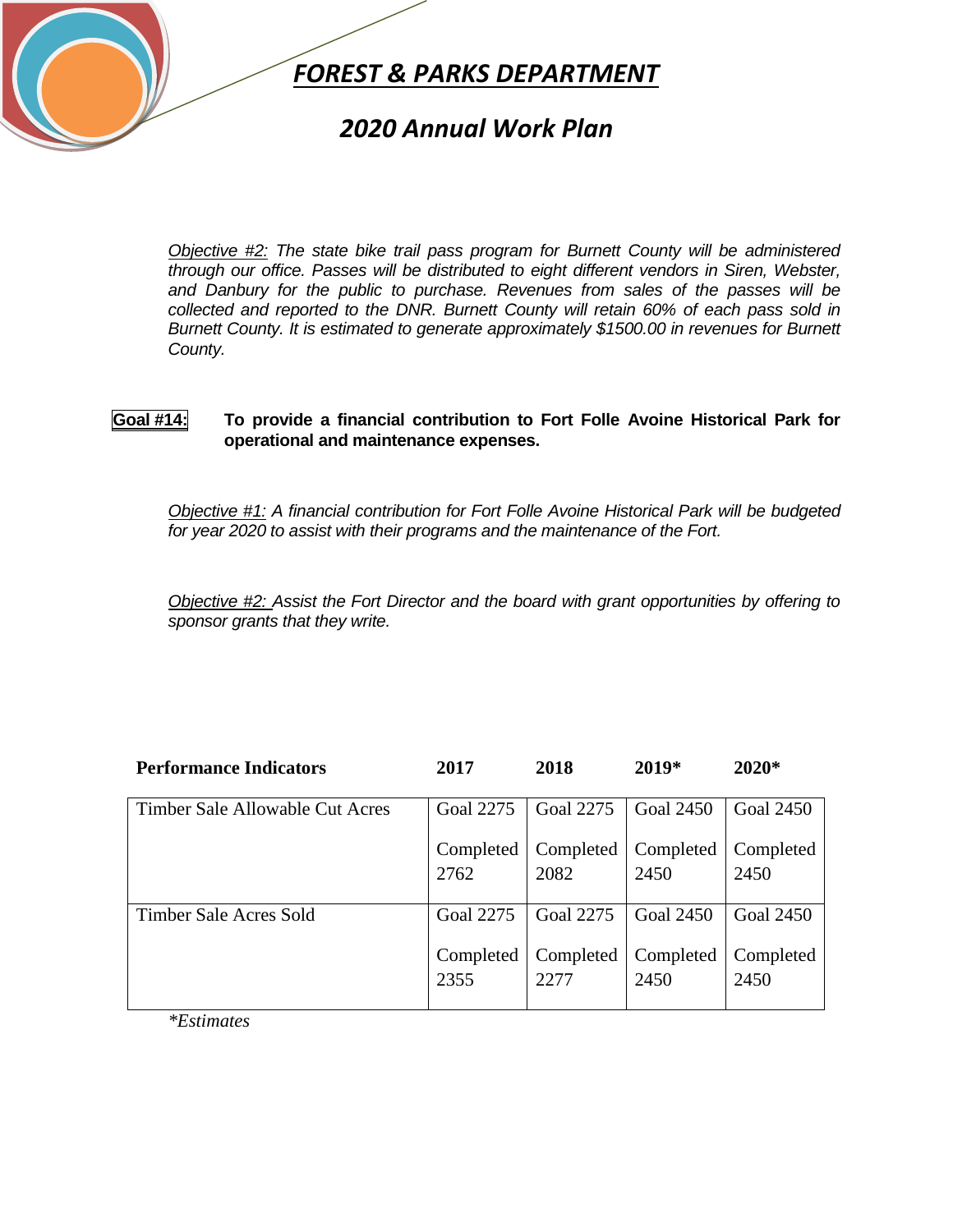

# *2020 Annual Work Plan*

| <b>GRANT RECEIVABLE</b><br><b>FORM</b>  |                              |                      |                                |            | <b>Is Grant</b><br><b>Renewable</b> |            | County<br><b>Required</b><br>Match |                      |                                                                       |
|-----------------------------------------|------------------------------|----------------------|--------------------------------|------------|-------------------------------------|------------|------------------------------------|----------------------|-----------------------------------------------------------------------|
|                                         |                              | Amount of<br>Grant   | <b>Duration of</b><br>Grant    |            | <b>Check Box</b>                    |            | <b>Check Box</b>                   | If Yes How<br>Much   | <b>Is Grant</b><br>lln<br><b>Process</b><br>lor<br>approved           |
| <b>Purpose of Grant</b>                 | Agency of<br><b>Issuance</b> | \$                   | beginning -<br>ending<br>dates | <b>Yes</b> | <b>No</b>                           | <b>Yes</b> | <b>No</b>                          | \$                   |                                                                       |
| County Conservation<br>Aids             | <b>WDNR</b>                  |                      | \$2350.00 unknown              |            | X                                   | ΙX         |                                    | \$2350.00 will be    | applying for                                                          |
| Stewardship<br><b>Development Grant</b> | <b>WDNR</b>                  | \$200,000.00 Unknown |                                |            | X                                   | X          |                                    | \$200,000.00 Will be | applying for<br>with<br>Committee<br>approval-<br>Devils Lake<br>Wall |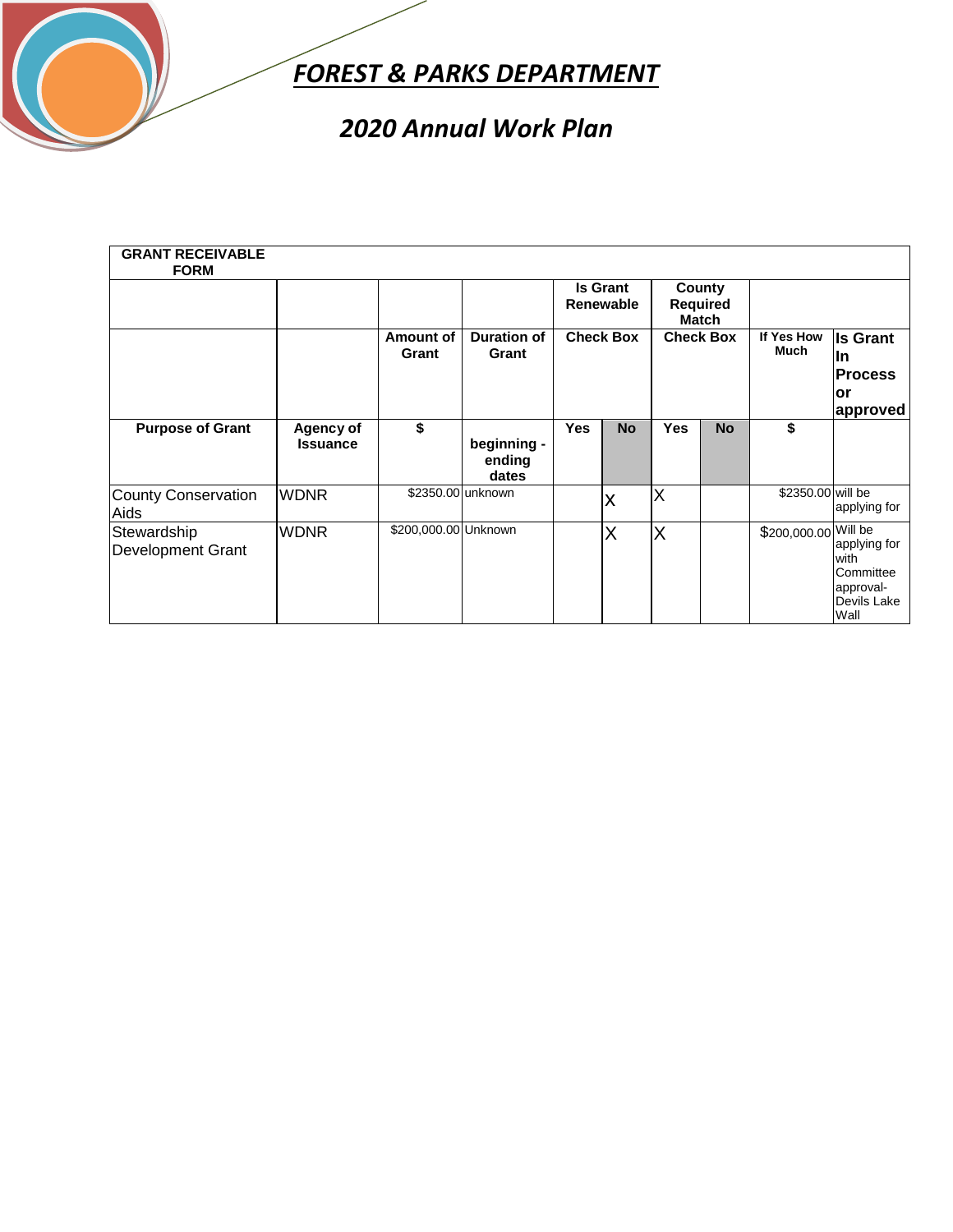

## *2020 Annual Work Plan*

#### **2019-2020 RECREATION GRANT APPLICATIONS**

#### **PROGRAM/PROJECT AMOUNT REQUESTED RESULTS**

| <b>SNOWMOBILE</b>                                                       |           |  |  |
|-------------------------------------------------------------------------|-----------|--|--|
| Maintenance - 237 miles (old) GIS 227.7 $+$ 1.9 miles for TrI 7 = 229.6 | 68,880.00 |  |  |
| New Miles - Trail 5; 2 mi                                               | 600.00    |  |  |
| New West Sweden trail mileage - Trail 80 7.7 mi                         | 2,310.00  |  |  |
| New Miles - Trail 22; 5.3 mi                                            | 1,590.00  |  |  |
| New Miles - Trail 7: 1.9 mi                                             |           |  |  |
| New Miles - Trail 18: 0.6 mi                                            |           |  |  |
|                                                                         |           |  |  |
| <b>SNOWMOBILE TOTAL</b>                                                 | 73,380.00 |  |  |
|                                                                         |           |  |  |

| <b>WINTER ATV/UTV</b>        |           |  |  |
|------------------------------|-----------|--|--|
| Maintenance - 129.9 miles    | 12,990.00 |  |  |
| New Miles - Balsam Fire Lane | 210.00    |  |  |
|                              |           |  |  |
| <b>WINTER ATV TOTAL</b>      | 13,200.00 |  |  |

| <b>SUMMER ATV/UTV</b>                                                      |                 |    |
|----------------------------------------------------------------------------|-----------------|----|
| Maintenance - 55.9 miles                                                   | 39,130.00       |    |
| TROUTE Maintenance - 7.5 miles (6.5 mi gas tax, 1 mi no gas tax)           | 2,016.00        |    |
| Trail 8 Rehab - hotspots                                                   | 25,570.00       |    |
| Trail 41 Rehab - hotspots                                                  | \$<br>14,500.00 |    |
| Trail 45 Development - 4.5 new miles, Trail 8 to 121 (Staples Lake Bridge) | 44,680.67       |    |
| Trail 45 Rehab - Union                                                     | 23,513.47       |    |
|                                                                            |                 |    |
| <b>SUMMER ATV TOTAL</b>                                                    | 134,910.14      | \$ |
|                                                                            |                 |    |
| <b>2019 SNOWMOBILE TOTAL</b>                                               | 73,380.00       | \$ |
| <b>2019 ATV/UTV TOTAL</b>                                                  | 148.110.14      |    |

| <b>2019 COMBINED SM/ATV TOTALS</b> |  | 221,490.14 |  |  |
|------------------------------------|--|------------|--|--|
| <b>RTP</b>                         |  |            |  |  |
| Trail 45 Development               |  | 41,530.67  |  |  |
| Trail 45 Rehab - Union             |  | 23,513.47  |  |  |
| Trail 8 Rehab                      |  | 25,570.00  |  |  |
| Trail 41 Rehab                     |  | 14,500.00  |  |  |

| <b>RTA TOTAL</b> | 105,114.14 |  |
|------------------|------------|--|
|                  |            |  |
|                  |            |  |

**GRAND TOTAL** \$ 326,604.28 \$